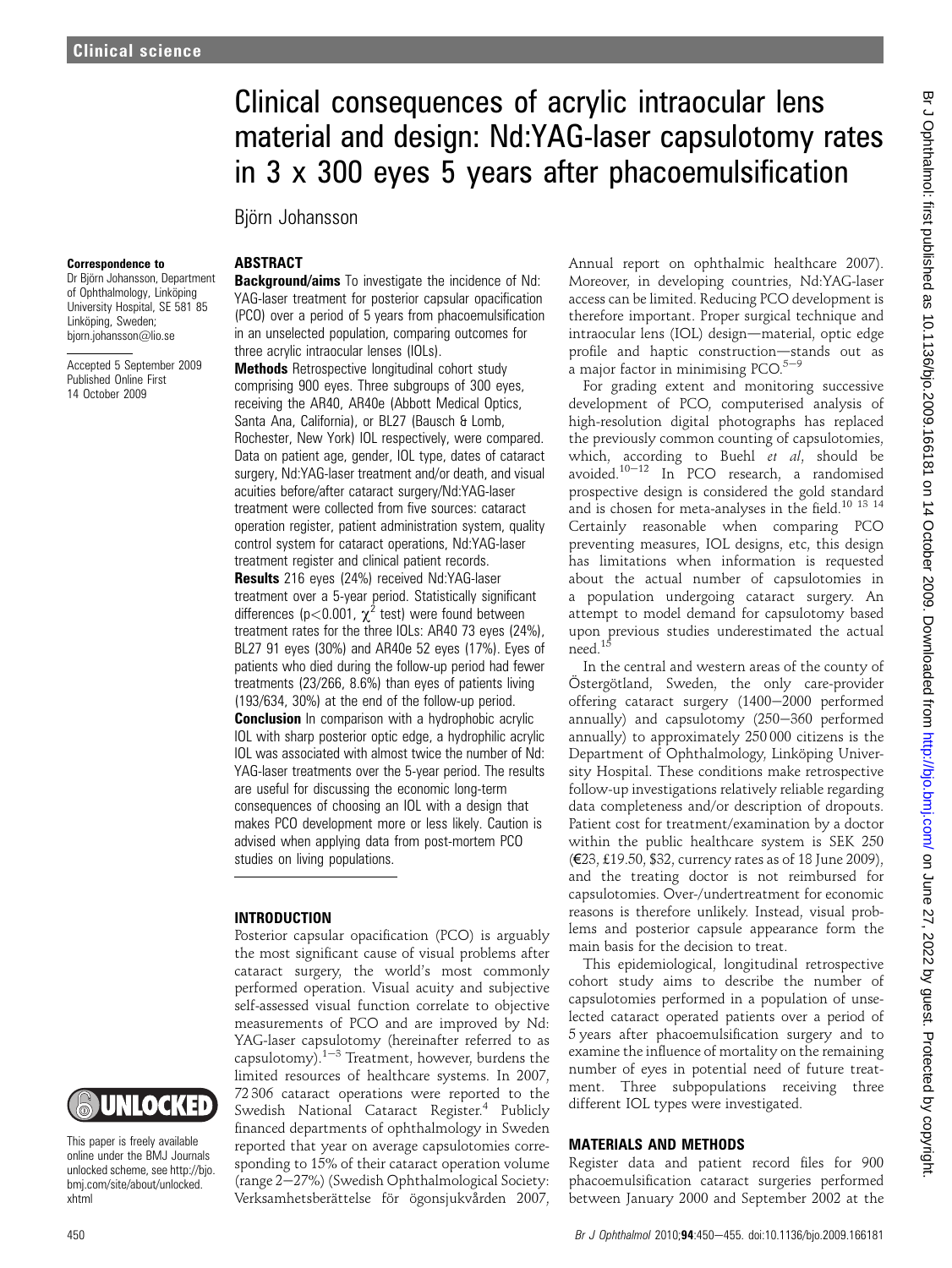Department of Ophthalmology, Linköping University Hospital, were retrospectively reviewed. During this period, three different acrylic IOL types were in common use at the clinic: Abbott Medical Optics (AMO) AR40, a hydrophobic three-piece IOL with rounded posterior optic edge (implanted January-November 2000), AMO AR40e, similar to AR40 except for a sharp posterior optic edge (implanted November 2001–September 2002) and Bausch&Lomb BL27, a hydrophilic 1-piece IOL with sharp posterior edge and two non-angulated loop haptics (implanted October 2000-April 2002). Figure 1 illustrates the IOL designs.

Several surgeons performed the phacoemulsification surgeries, all in topical anaesthesia except for a small percentage where general anaesthesia was indicated. Clear corneal incision, continuous curvilinear capsulorhexis created with microforceps and implantation of the IOL in the capsule using an injector were performed in all cases. The three IOLs in this study were all available as 'standard IOLs' at the clinic during different time periods. The BL27 was more commonly preferred by one surgeon (BJ), while the use of AMO IOLs was more evenly distributed among the surgeons (including BJ). Surgeon experience level and phacoemulsification technique were the same regardless of IOL. Several ophthalmologists, without correlation to which cataract surgeon performed the phacoemulsification, performed the capsulotomies.

The following data were extracted and transferred to an Excel database: patient age and gender, IOL type, dates of cataract

surgery and—where applicable—date(s) of capsulotomy and/or death. Visual acuities (VA), in clinical practice measured with Snellens' letter chart at 5 m' distance, before and after cataract surgery, and, where applicable/retrievable, before and after capsulotomy were recorded.

Patients and dates of operation were identified through the manual operation register, in which patient identification numbers and IOL identification labels were entered. For each IOL type, 300 operations were consecutively enrolled. The clinic's digital quality control register for cataract operations provided information on visual acuity (VA) before and after surgery, and details of surgery were also recorded here. The digital patient administration system where each contact with the clinic was registered was used to track visits to the clinic after surgery. This system receives updates from the national population register as regards patient deaths. Clinical patient records (paper) and/or manual registers for capsulotomies were used to confirm and/or add data on capsulotomy and visual acuity (figure 2).

Cases were excluded if capsule damage during the surgery precluded secure placement of the IOL in the capsular bag. Minimal posterior capsular rupture or use of capsular tension ring did not prevent inclusion as long as the IOL could be placed completely in the bag with an intact anterior capsulorhexis. Cases with inconclusive data regarding capsulotomy were excluded.

The Regional Ethical Review Board in Linköping approved the study.



Figure 1 Top left: front photograph of BL27 (Bausch & Lomb, Rochester, New York) intraocular lens (IOL): hydrophilic acrylic single-piece IOL with two closed-loop non-angulated haptics. Bottom left: scanning electron microscope picture of the sharp ('square') posterior edge. Top centre and right: drawings of AR40e (Abbott Medical Optics, Santa Ana, California) IOL: three-piece IOL with hydrophobic acrylic optic and two angulated PMMA haptics. Bottom centre: bottom arrow indicates the sharp posterior edge. The AR40 (Abbott Medical Optics, Santa Ana, California) IOL design is identical to the AR40e except that the posterior optic edge is rounded. (Use of the illustrations has been granted by the two manufacturers.)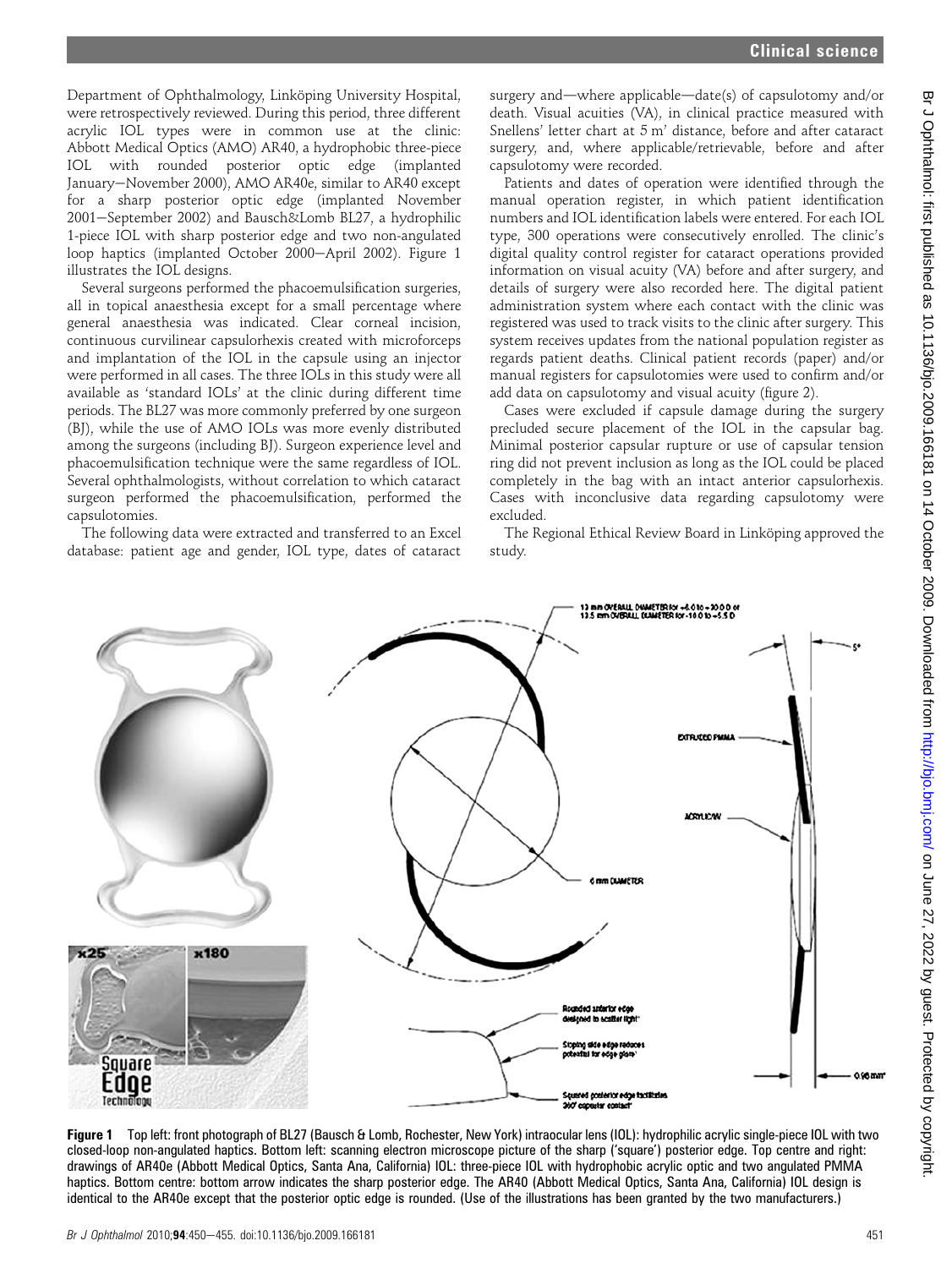Figure 2 Data-acquisition flow chart. Study patients were enrolled (black arrow) through the manual operation register (top), which also provided basic information: date of birth, gender, date of cataract operation and type of intraocular lens (IOL). The digital databases (cylinders) and paper records provided additional data as indicated (grey arrows). Paper records were not retrieved in all cases (dotted contours), only if visits had been registered in the patient administration system after the postoperative control, or data on visual acuity (VA) before and after surgery had not been entered in the quality control system.



## Statistical methods

For power calculation, pilot samples of 100 eyes per IOL were used for a computerised simulation of the logrank test. Five hundred simulations were performed for 11 sample sizes,  $n=20$ to n=500. A sample size of 300 cases for each IOL was chosen for an estimated power of 84.6%, in order to establish differences between groups on the level p<0.05.

For comparison of survival curves, the logrank test feature of the statistical software Minitab v.15 was applied.

The Student t test and  $\chi^2$  test were used to evaluate the statistical significances of differences between groups in the cross-sectional data, age, etc. A p level of <0.05 was considered statistically significant.

## RESULTS

Of 900 eyes included in the study 571 (63%) belonged to females, and 329 (37%) to males. The mean age at surgery was 76.7, median age 78.9. Figure 3 (top) shows the age/gender distributions at surgery. Two hundred and sixteen eyes (24%) had been treated with Nd:YAG-laser 5 years after the phacoemulsification surgery. Of the treated eyes, 148 (69%) belonged to females and 68 (31%) to males. The mean age at capsulotomy was 76.8, median age 78.8 (figure 3, bottom).

In figure 4, the incidence of capsulotomy during the study period is shown for all eyes (thickest curve) and for the three different IOL subgroups. Five years after cataract operation, capsulotomy had been made in 73 eyes with the AR40 IOL, in 91 eyes with the BL27 IOL and in 52 eyes with the AR40e IOL, a statistically significant difference (p<0,001,  $\chi^2$  test).

In 266 (30%) of the 900 cases, the patient died before the end of the 5-year follow-up period. Figure 4 also shows the number of eyes remaining with intact capsules in living patients (second thickest curve). Four hundred and forty-one eyes were thus still eligible for capsulotomy at the end of the follow-up period. With both capsulotomy and death included in the analysis of the survival curves, there is no statistically significant difference between the three IOLs  $(p=0.11,$  logrank test). Of the 266 eyes belonging to patients who died during the

study period, 23 (8.6%) had received a capsulotomy, a clearly lower proportion than in the population still alive 5 years after cataract operation where 193 of 634 eyes (30%) received treatment.

Data on VA before phacoemulsification were retrievable for all eyes operated on except one, and before capsulotomy for 215 of 216 treated eyes. After phacoemulsification, VA was not recorded in six cases, and in 13 cases postoperative records were unretrievable. VA after capsulotomy was recorded for 107 of 216 eyes, and for one eye no record was retrievable. Figure 5 shows VA distributions before and after phacoemulsification and capsulotomy respectively. Although some cases returned with worse VA due to PCO compared with VA before phacoemulsification, a larger proportion of eyes had a higher VA before PCO treatment than before phacoemulsification.

## **DISCUSSION**

This study describes the demand over time for Nd:YAG-laser capsulotomy against visually disturbing PCO, during a followup period of 5 years after phacoemulsification cataract surgery in a non-selected population. Of 900 eyes operated on, 216 had capsulotomy. Patients who died before the end of follow-up were not excluded, in order to optimally describe the clinical outcomes in a group undergoing cataract extraction. During the follow-up period, 266 eyes left the study because the patient died. Of these, 243 had intact posterior capsules. After 5 years, 441 eyes thus remained eligible for potential future capsulotomy.

The 5-year mortality in this cataract-operated population is similar to the findings of a British study where 933 patients operated on in 2000 were followed up to the end of 2006, at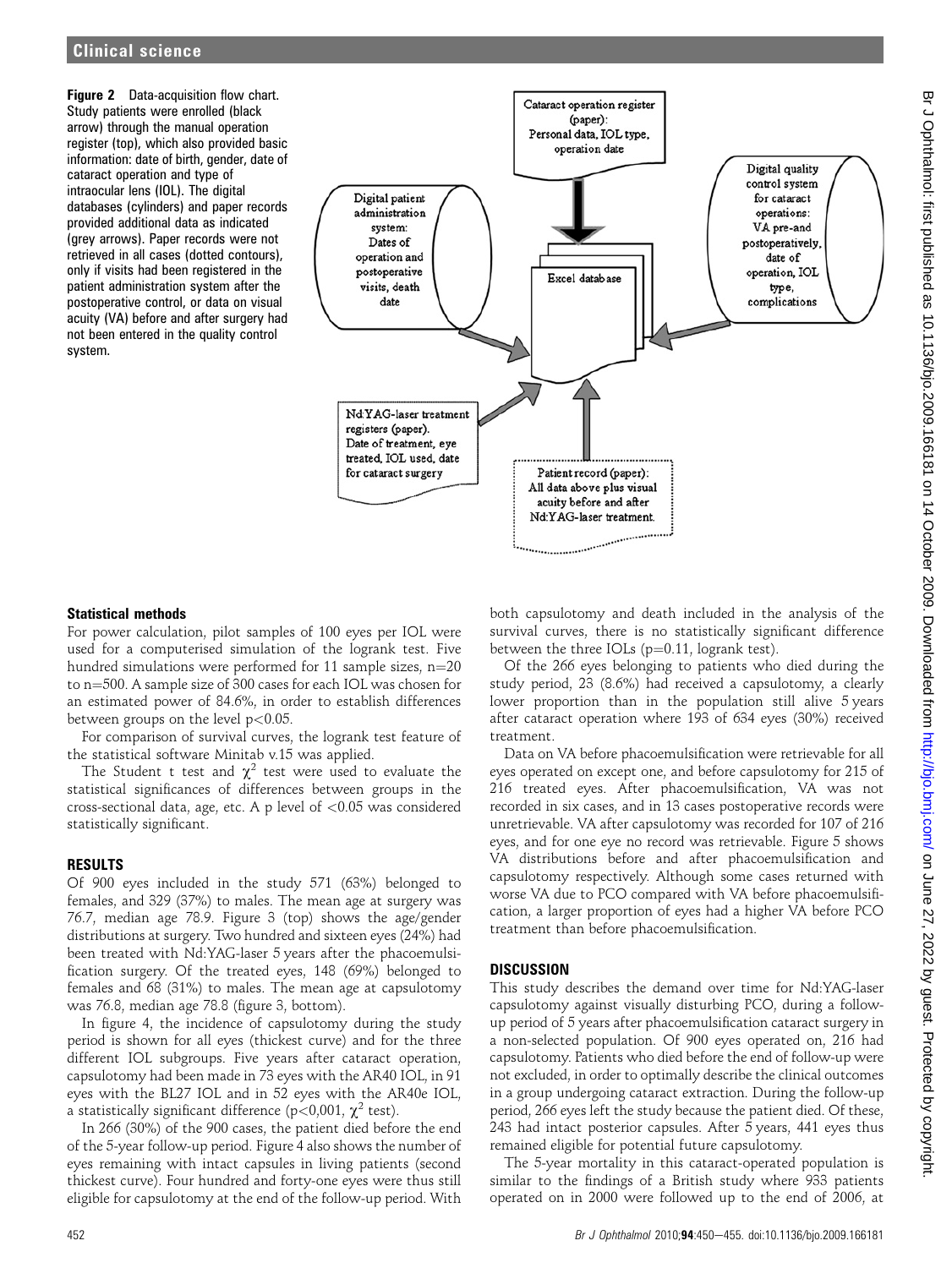



Figure 3 Top: age and gender distribution for patients whose eyes  $(n=900)$  were operated on for cataract with clear corneal incision phacoemulsification surgery, with implantation of foldable acrylic intraocular lens (IOL). The overall mean age was 76.7 (females 77.4, males 75.5), median age 78.9 (females 79.2, males 78.0). For the separate IOLs, the mean ages were 77.9 (AR40), 77.6 (BL27) and 74.5 (AR40e). The mean age was significantly lower for AR40e ( $p$  < 0.01, t test), but there was no statistically significant difference in gender distribution between the three subgroups. Bottom: age and gender distribution for patients whose eyes received Nd:YAG-laser treatment for visually disturbing posterior capsular opacification (PCO) during the 5 year follow-up period after cataract surgery ( $n=216$ ). In this group, the overall mean age was 76.8 (females 78.0, males 74.0), median age 78.8 (females 79.0, males 77.1).

which time 298 had died.<sup>16</sup> Cataract patients have a high mean age, and consequently a limited expected remaining lifetime. Relatively few of those who died during the study period received capsulotomy in comparison with the significantly higher proportion in the subgroup surviving 5 years after cataract surgery. Apart from the obviously shorter follow-up time in patients who died before 5 years had passed after the phacoemulsification, and the previously shown correlation between increasing age and less PCO formation both in vivo and in vitro, this finding might be explained by elderly and/or sickly patients probably being less eager to seek medical help for deteriorating vision due to  $PCO.<sup>11</sup>$  <sup>17</sup> The data obtained here could be one explanation for the difference between estimated and real need for capsulotomy found by Cleary et al, as their model was built partially on figures from post-mortem studies.<sup>15</sup>

At 2.5 years after surgery, the three IOLs were equal regarding the number of performed capsulotomies. After 5 years, significant differences were evident, indicating that a hydrophobic acrylic IOL with sharp posterior edge is superior for long-term prevention of visually disturbing PCO. Differences between the two AMO IOLs have been shown in prospective randomised studies.<sup>18</sup> <sup>19</sup> The hydrophilic material of the BL27 appears less



**Figure 4** Kaplan–Meier graph showing how the number of untreated posterior capsules in 900 eyes operated on with phacoemulsification declines over time. Top curve (thick): The total incidence of capsulotomy during a 5-year period after phacoemulsification with implantation of an acrylic foldable intraocular lens (IOL), in an unselected cataract population ( $n=900$  intact posterior capsules at start of follow-up). Approximately 1.5 years after phacoemulsification, the capsulotomy rate increases slightly. At 5 years after cataract surgery, 216 eyes had been treated with Nd:YAG-laser. The second top curve (less thick) shows the number of eyes with untreated posterior capsules remaining in alive patients. With capsulotomies and patient deaths included, 441 eyes remain eligible for future capsulotomy 5 years after cataract surgery. The three curves at the bottom of the graph show the rates of capsulotomies for the three IOL subgroups ( $n=300$  intact posterior capsules for each subgroup at start of follow-up). With patient death included in the analysis, differences between the three survival curves are not statistically significant (logrank test,  $p=0.11$ ). Of 300 eyes receiving an AR40e, 52 were treated with Nd:YAG-laser during the follow-up period, compared with 73 in the AR40 group and 91 in the BL27 group, a statistically significant difference ( $p$ <0.001,  $\chi^2$  test).

favourable in terms of PCO-preventing properties. This is in accordance with the conclusions of a study by Kugelberg et al, where the BL27, compared with the hydrophobic acrylic IOL Alcon AcrySof SA60AT, was associated with significantly more PCO formation and capsulotomies.<sup>20</sup> Although it is tempting to attribute this to differing IOL material, methods using high magnification  $(500-1000\times)$  scanning electron microscope photographs have recently shown that hydrophilic acrylic IOLs marketed as having sharp edges show significantly rounder optic edges than sharp-edged hydrophobic acrylic and silicone IOLs.21 22 Haptic design also differs between AR40 and AR40e on the one hand and BL27 on the other, which may have consequences for PCO development (figure 1).<sup>8</sup>

Although the three IOLs differed in cross-sectional data at 5 years, the survival curves were not significantly different with patient death included in the analysis. This means that at any given time during the study period, the probability that an eye with a certain IOL will be the next to come for a capsulotomy has not been shown to differ from a random outcome. This can decrease detectability in clinical practice of whether eyes with a certain IOL are more or less prone to require capsulotomy.

Retrospective non-randomised studies are usually attributed a less favourable scientific status. In a recent review article, Buehl and Findl included only prospective, randomised trials,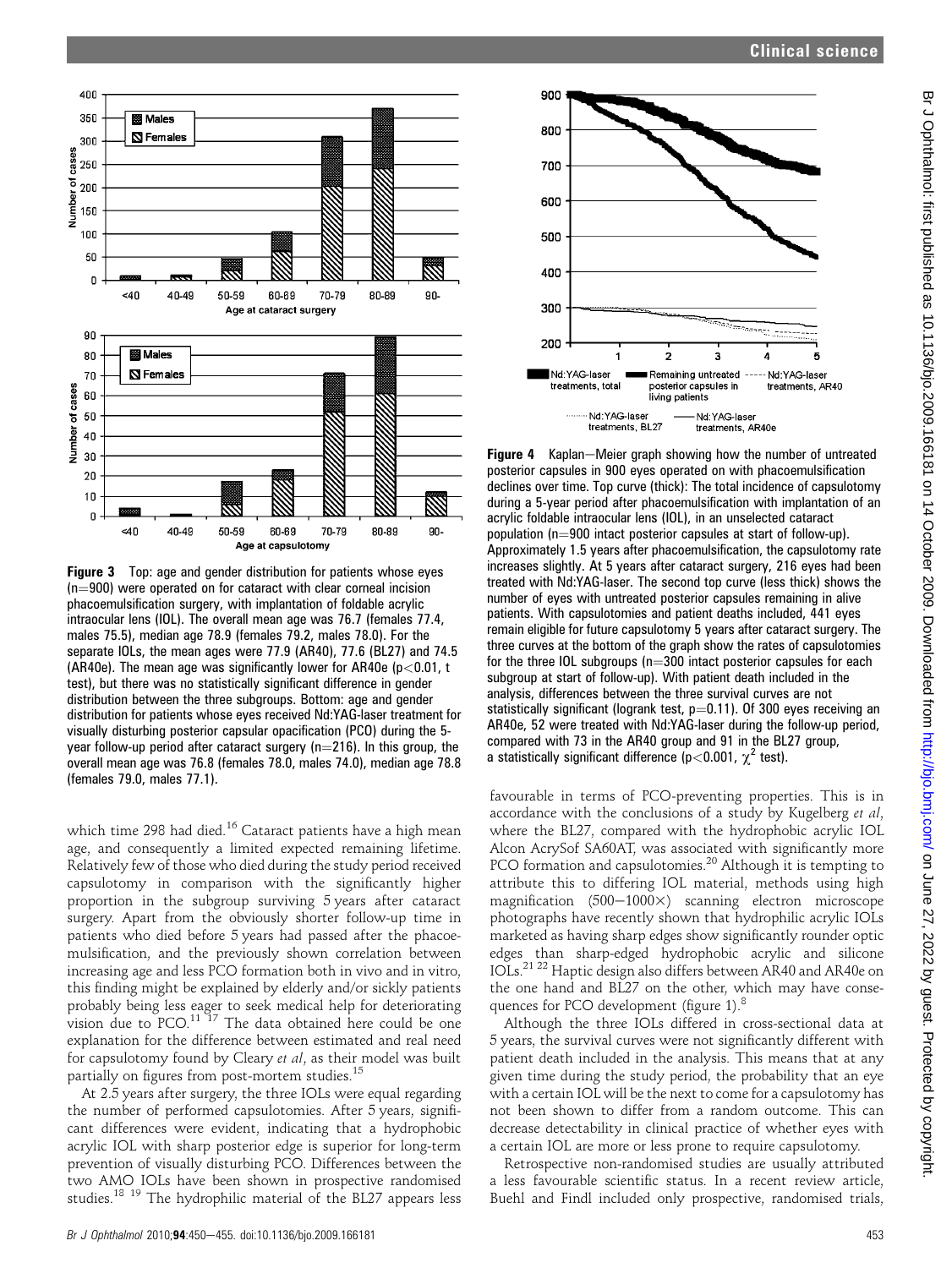

Figure 5 Bar graphs showing distributions of visual acuities (VA, horizontal axis) before and after phacoemulsification (top) and capsulotomy (bottom). NR, not recorded; RM, record missing. VA outcome was not followed up after capsulotomy in 108 of 216 eyes. It can be presumed that the majority of these cases regained a good subjective and objective VA.

where participants had age-related cataract without prior sightthreatening ocular disease (glaucoma, corneal disease, uveitis, traumatic or complicated cataract (eg, zonular weakness), retinal disease or history of diabetes mellitus with diabetic retinopathy).<sup>13</sup> While this approach is defensible for a review article, one cannot avoid noticing the difference in characteristics between these prospectively studied populations and the nonselected population that cataract surgery centres handle in clinical practice. Therefore, duly recognising the value of welldesigned prospective randomised studies, it seems reasonable to study outcomes retrospectively in non-selected populations. This will provide relevant information on the actual long-term impact of PCO in clinical practice, also with possibilities to compare different IOLs.

Studies such as this epidemiological, longitudinal retrospective cohort study with capsulotomy as primary endpoint can have difficulties tracking down every patient that has undergone capsulotomy, especially with more than one care-provider in the area. Patients with PCO on waiting lists or not seeking medical help will not be detected.<sup>23</sup> Availability of, and reimbursement for, laser treatments can also influence the outcomes.<sup>12</sup> When these issues can be controlled, retrospective studies may however provide valuable information that is impossible to access by means of randomised prospective studies of selected patient materials.<sup>24</sup> The ophthalmic healthcare infrastructure in Linköping, as outlined in the Introduction, offers favourable conditions for retrospective research. It is also reasonable to optimally utilise the vast amounts of data fed into the various information systems used in healthcare.

For data quality, a study like this depends on the functionality of the public healthcare system within which it has been carried out: limited availability of Nd:YAG-laser treatment and the consequently long waiting lists could lead to falsely low capsulotomy rates, at least temporarily. The long follow-up period along with the commonly short waiting lists for capsulotomy (maximum  $3-4$ months) should compensate for this, and the absolute numbers of capsulotomies detected are not below what should be expected from previous literature. Kugelberg et al admittedly describes a 2 year capsulotomy rate in eyes with BL27 of 42% (24/57); but of these, 16 treatments were performed at the scheduled 2-year visit and only eight (14%) at the initiative of patients, analogously to this study.<sup>20</sup> Strong features of this study are the large number of cases, few dropouts and a long study period, all comparing well with the studies Buehl and Findl included in their review, as well as the absence of significant economic obstacles and/or incentives.<sup>13</sup> The results of this study should be generalisable for any healthcare system without significant economic bias from both a patient and a healthcare system perspective, and with good access to Nd:YAGlaser treatment.

As a consequence of a long follow-up time, other models have usually replaced the IOLs investigated at the time of study publication, which is the case for all three IOLs in this study. However, both the IOL materials and the sharp posterior optic edge design are used in presently marketed models. Therefore, these results can provide a basis for discussion about the longterm economic consequences of choosing an IOL whose design makes PCO development more or less likely.

In summary, this retrospective longitudinal follow-up study found an overall 5-year capsulotomy incidence of 24%. Hydrophobic acrylic IOL material and square posterior optic edge together were associated with significantly lower numbers of capsulotomies, compared with a hydrophilic IOL. The findings provide information about the strain on the ophthalmic healthcare system that different types of IOL may cause. The results also suggest caution when applying conclusions from post-mortem studies on living populations. Newer IOL models are currently being monitored for future comparison with this study.

Acknowledgements The valuable assistance of O Eriksson, K Wahlin (statistical advice) and I Hutchinson (language check) is gratefully acknowledged.

Funding Kronprinsessan Margaretas Arbetsnämnd för synskadade (KMA), c/o Birgitta Lindgren, Fågelvägen 18, 645 40 Strängnäs, Sweden. Landstinget i Östergötland, SE 58185 Linköping, Sweden.

Competing interests The author is on the speaker's list of Bausch & Lomb and as such has received reimbursement for expenses for several meetings. Bausch & Lomb provides financial and administrative support for research (not connected to the present paper). The author has no financial or other competing interests in any of the products or methods mentioned in the article.

**Ethics approval** Ethics approval was provided by The Regional Ethical Review Board in Linköping

Provenance and peer review Not commissioned; externally peer reviewed.

#### **REFERENCES**

- **Buehl W.** Sacu S, Findl O. Association between intensity of posterior capsule opacification and visual acuity. J Cataract Refract Surg 2005;31:543-7.
- 2. Sundelin K, Lundström M, Stenevi U. Posterior capsule opacification: comparisons between morphology, visual acuity and self-assessed visual function. Acta Ophthalmol  $Scand$  2006; 84:667-73.
- 3. Sundelin K, Lundström M, Stenevi U. Self-assessed visual function for patients with posterior capsule opacification before and after capsulotomy. Acta Ophthalmol Scand 2005:83:729-33
- Lundström M, Stenevi U, Thorburn W, et al. Kataraktkirurgi i Sverige. Årsrapport 2007 baserad på data från Nationella Kataraktregistret [Annual report 2007 based on data from the National Cataract Register]. Karlskrona: Blekingesjukhuset, 2008. http://www. cataractreg.com/Cataract\_Sve/ArsrapportNCR2007.pdf (accessed 16 June 2009).